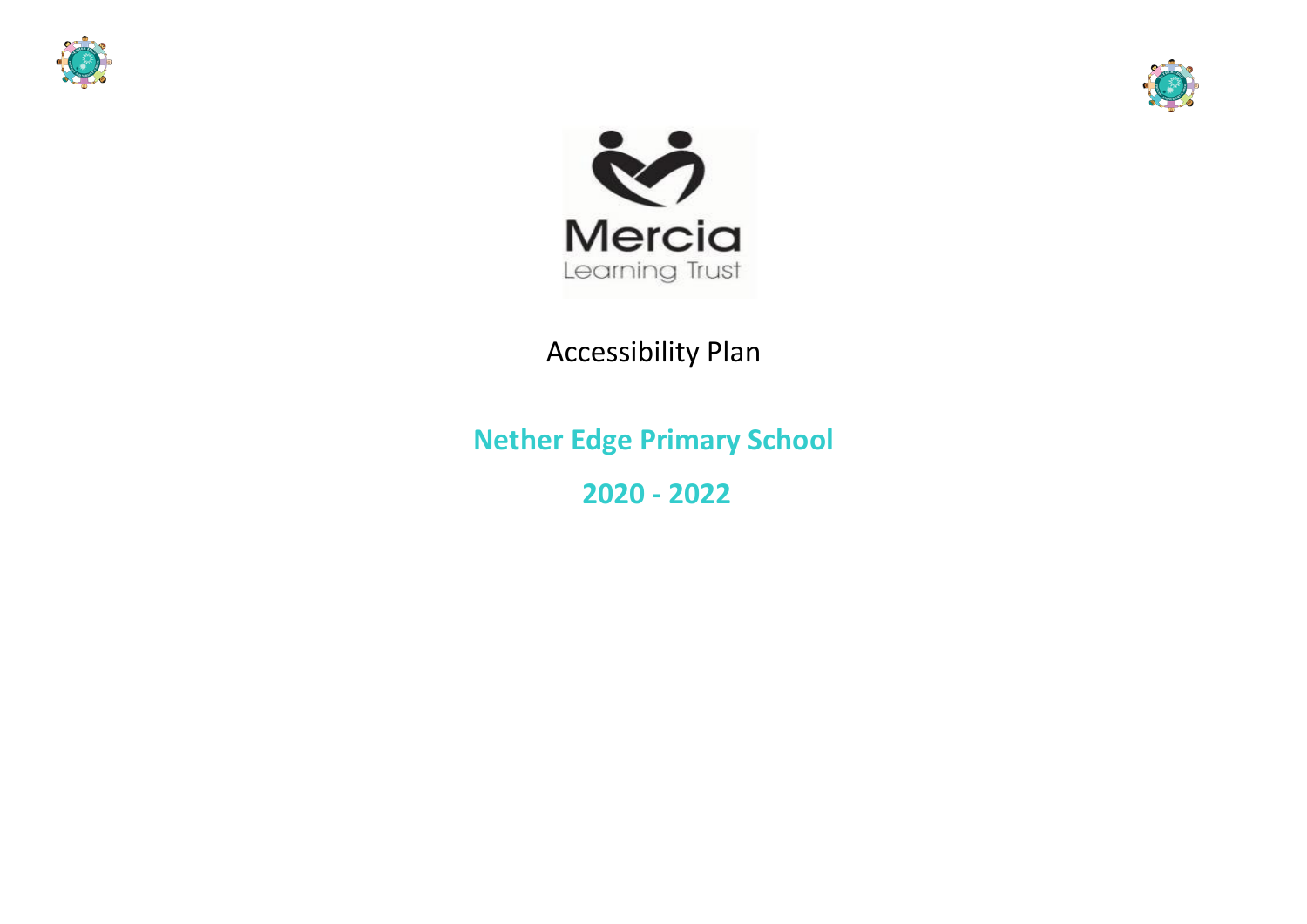



#### **Introduction**

Nether Edge Primary School is a community which celebrates the uniqueness and diversity of each pupil. Teaching and learning is at the heart of all that the school does. The school is committed to providing a physical environment which is suitable for all educational purposes and a broad and balanced curriculum for all children, irrespective of any special educational need or disability. This Accessibility Plan considers provision for disabled pupils as stated in the Equality Act (2010) and the Special Educational Needs and Disability Code of Practice: 0 to 25 years (2014).

### **Definition of Disability**

The Equality Act (2010) states that a person has a disability if:

"*They have a physical or mental impairment that has an adverse, substantial and long-term effect on their ability to carry out normal day to day activities."*

Physical or mental impairments can include sensory impairments (such as those affecting sight and hearing), Autism Spectrum Disorder and learning difficulties. The definition also covers certain medical conditions when they have a long-term and substantial effect on the everyday lives of children and young people. Some specified medical conditions e.g. HIV, multiple sclerosis and cancer are all considered as disabilities, regardless of their effect. Children and young people with such conditions do not necessarily have SEN, but there is a significant overlap between disabled children and young people and those with SEN.

# **Equality Act (2010)**

The Equality Act has simplified and strengthened the discrimination laws which protect people from unfair treatment. It is unlawful for an Academy or other education provider to treat a disabled child unfavourably.

Nether Edge Primary School will take reasonable steps to avoid putting disabled children at a substantial disadvantage (the 'reasonable adjustment' duty).

The governors have the duty to publish Accessibility Strategies and Plans.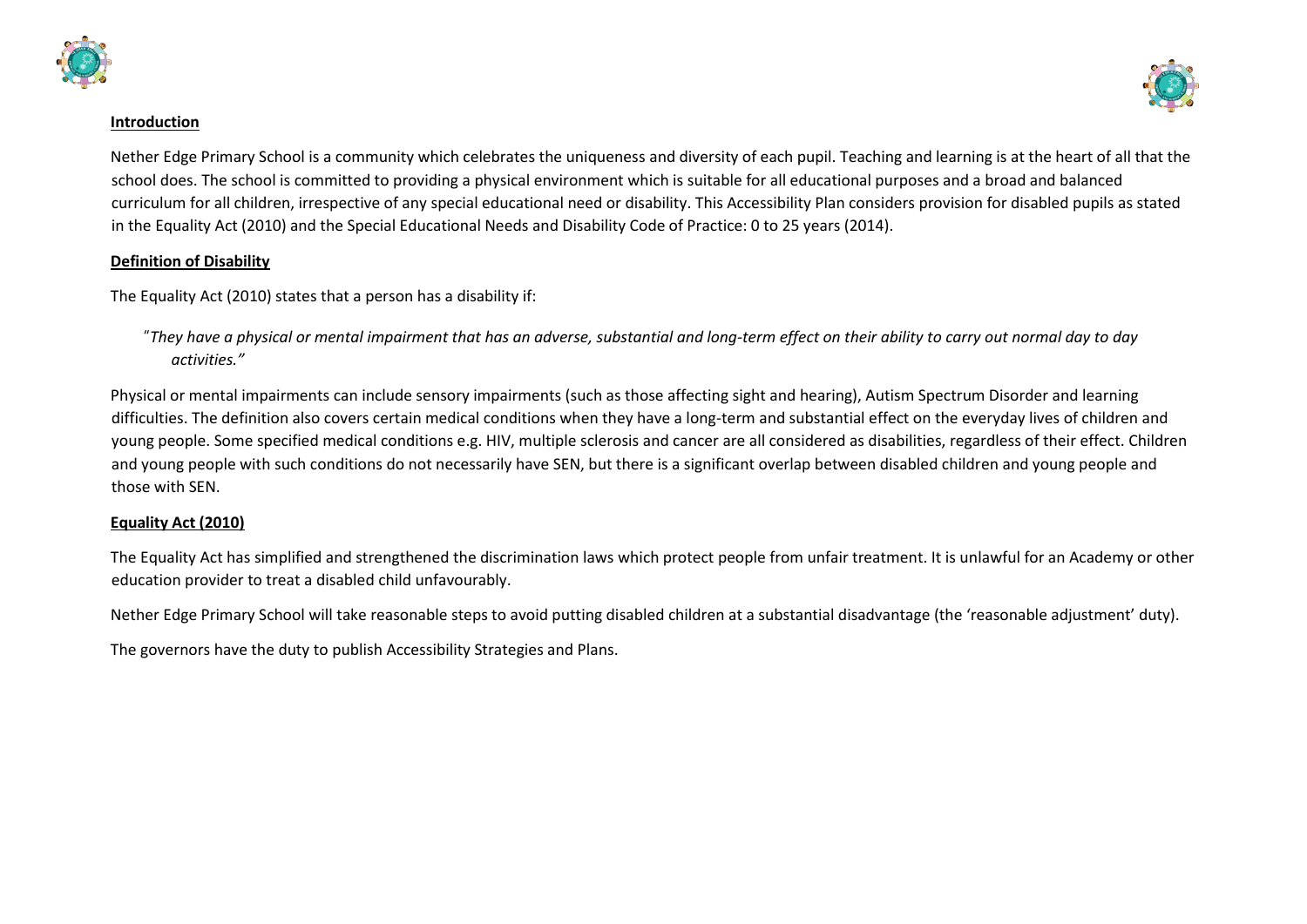



#### **Scope of the Accessibility Plan**

This Plan covers all three main strands of the planning duty by:

1. Managing and improving the physical environment of Nether Edge Primary School for the purpose of increasing the extent to which disabled children are able to take advantage of education and associated services. We aim to meet the needs of a range of children currently on roll and any prospective pupils.

2. Ensuring that the curriculum is differentiated, to meet the learning needs of children with SEN and disabilities, and making target setting effective and personalised for these pupils. Written material usually provided for all pupils, will be presented, in an appropriate form where necessary, for SEN and disabled children, including in pictorial and oral and Braille formats, where needed. Classroom organisation is planned to maximise learning opportunities and to increase the extent to which disabled children can participate in the curriculum of the school.

3. Ensuring that appropriate support is given to all pupils with disabilities and that staff who work with these children are fully aware of their needs. Staff will seek and follow the advice of LA services, such as specialist teacher advisers and appropriate health professionals.

### **Aims**

Nether Edge Primary School will take reasonable steps to ensure that disabled pupils are not placed at a substantial disadvantage compared to their nondisabled peers.

In considering what is reasonable the academy will take account of:

- The practicalities of making adjustment
- Health and Safety factors
- The Academy budget situation
- The interests of other pupils
- The need to maintain academic standards

All reasonable steps will be taken to ascertain the disabilities of pupils. Consultation with parents and external agencies will determine strategies to support disabled pupils within the academy. Relevant information will be passed on to staff to ensure staff awareness of support needed.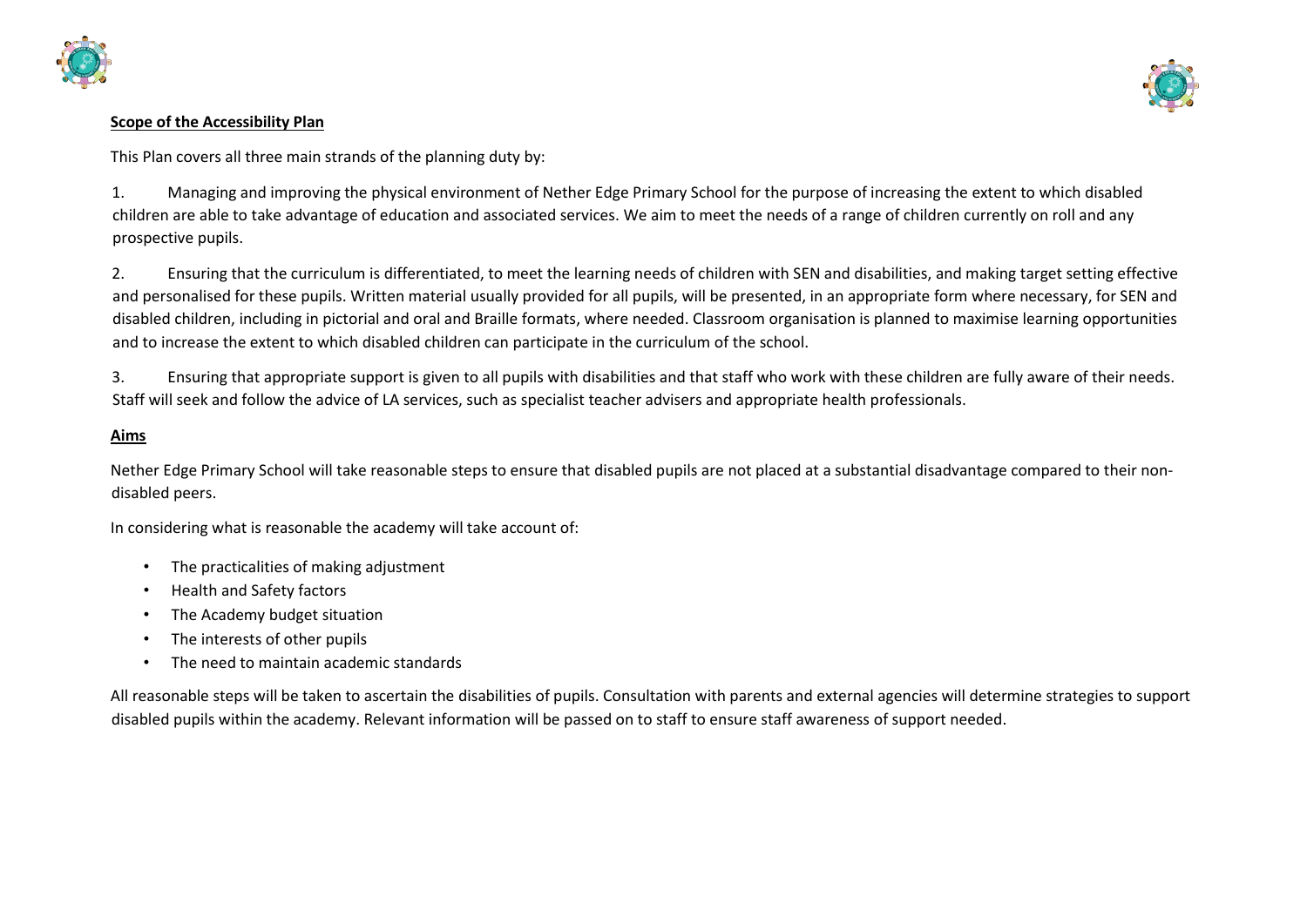

#### **Planning Duty**



The school recognises its duty under the DDA (as amended by SENDA):

- not to discriminate against disabled pupils in its admissions and exclusions, and provision of education and associated services
- not to treat disabled pupils less favourably
- to take reasonable steps to avoid putting disabled pupils at a substantial disadvantage
- to publish an Accessibility Plan

Nether Edge Primary School is committed to having an inclusive curriculum and increasing access to the school's facilities by:-

1. Increasing the extent to which disabled pupils can participate in the school's curriculum. This includes teaching and learning and the wider curriculum of the school such as participation in after-school clubs, leisure and cultural activities or school visits.

2. Improving access to the physical environment of the school where possible. This covers improvements to the physical environment of the academy and physical aids to allow pupils to access education.

3. Improving the delivery of written information to disabled pupils. This will include planning to make the written information that is normally provided by the school to its pupils, available to disabled pupils when needed e.g. larger print / braille.

# **Consultation with pupils, parents and disabled people**

The school is committed to liaising with staff, pupils, parents and other stakeholders to evaluate existing provision and plan for the future needs of the academy and its users.

# **Audit of existing provision**

1. Curriculum

- Class teachers take responsibility for each child in their class and plan differentiated learning opportunities to meet the learning needs of the individual using advice from specialists and professionals.
- A range of intervention programmes are also available to support children with learning difficulties and disabilities, based on the recommendations of external specialists and the skills and experience of teaching and support staff.
- The school employs an SEND Team to support the individual needs of all pupils with SEND both in school and during transition to other schools.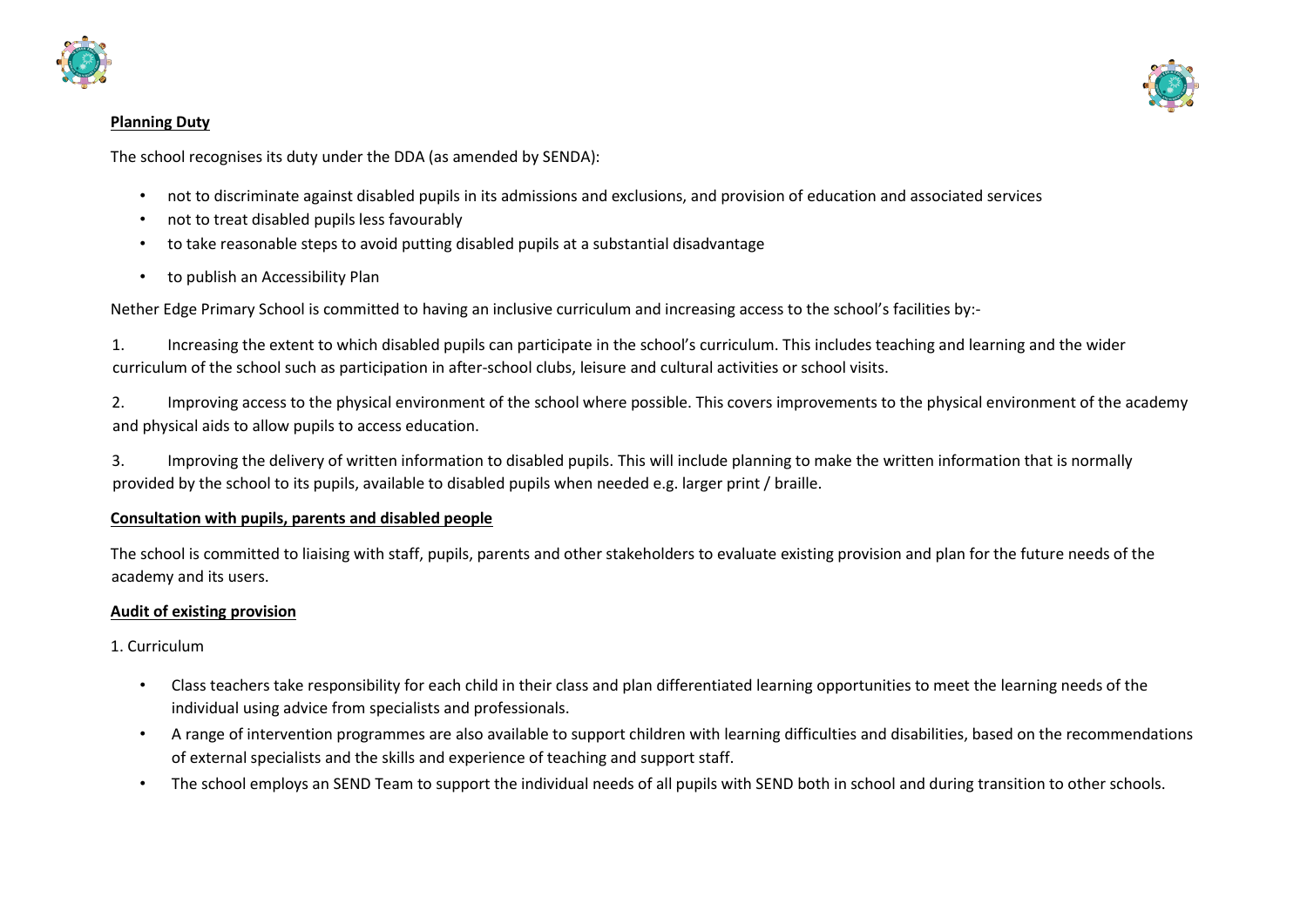



- All pupils are encouraged to take part in a range of physical activities, with modifications where needed.
- The school monitors all visits and clubs to maximise availability and participation of all pupils.
- Inclusive venues for residential visits have been identified.
- Staff are trained in the administration of emergency aid, with emergency medicines designed to deal with specific conditions and associated with specific disabilities being administered by specifically identified staff under instruction from parents and medical experts.

# **Site Accessibility Physical Environment**

- Nether Edge Primary School currently has two buildings joined by a link bridge.
- The school comprises a ground floor and a first floor separated by a mezzanine level. The mezzanine level comprises an admin office, staff room and phonics room. The school does not have a lift or ramps to support access to the higher floors.
- The ground floor consists of a dining hall, offices, sports hall, assembly hall, offices, 'The Hub' (SEN classroom), 2 sensory rooms and teaching areas for Nursery, Reception and Y1.
- The first floor comprises an ICT suite, classrooms toilets.
- The boiler rooms are located in the cellars.
- There are handrails installed on staircases throughout the school.
- The main playground is all on one level with separate and secure areas for the nursery and Reception classes.
- The school has 2 disabled toilets, both on the ground floor. Both of these have changing facilities.
- Access arrangements can be made for parents/carers with mobility issues. Parents/carers are encouraged to communicate requirements so arrangements can be made in advance.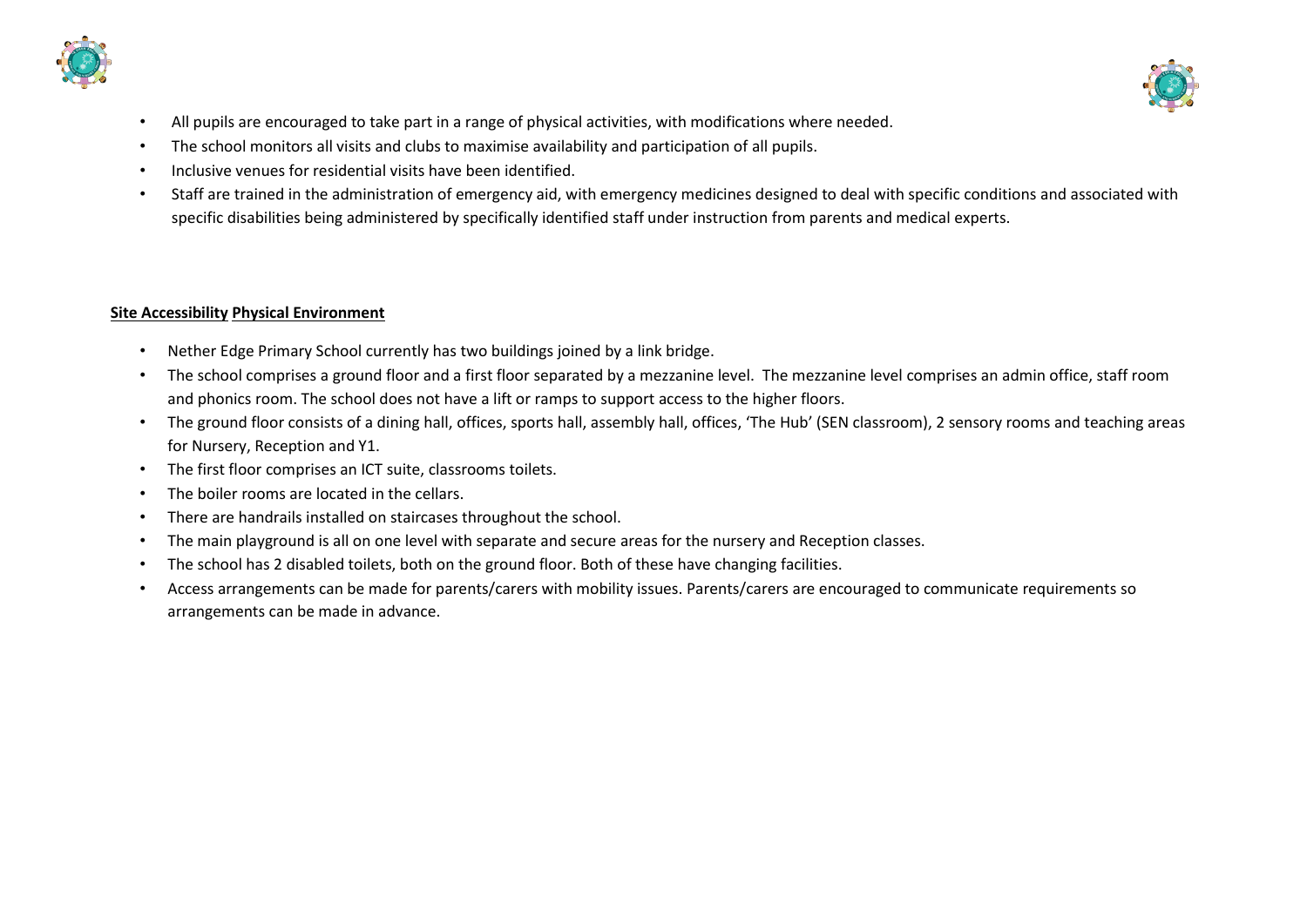



#### **Written Information**

Advice is sought from external agencies when needed for example, those dealing with ASD, Speech & Language and Visual Impairment etc. The school aims to keep up to date with available technology and practices to support individual pupils with learning difficulties or disabilities, drawing on advice from the Support Services. Translation of information is also sought when needed to aid communication with parents/carers.

#### **Policies**

Compliance with the DDA is consistent with the school's aims, equal opportunities policy and the operation of the school's SEND Policy.

The Access Plan will contribute to the review and revision of related school policies.

# **Reviewing, Monitoring and Evaluating the Plan**

- 1. Adequate resources will be allocated to enable implementation of the plan.
- 2. The plan will be informed by feedback from parents, pupils and people with disabilities.
- 3. The plan will be kept under review and revised as necessary.
- 4. The plan will be published and is available on request, along with comment about progress.
- 5. The plan will be subject to monitoring by OFSTED during inspections.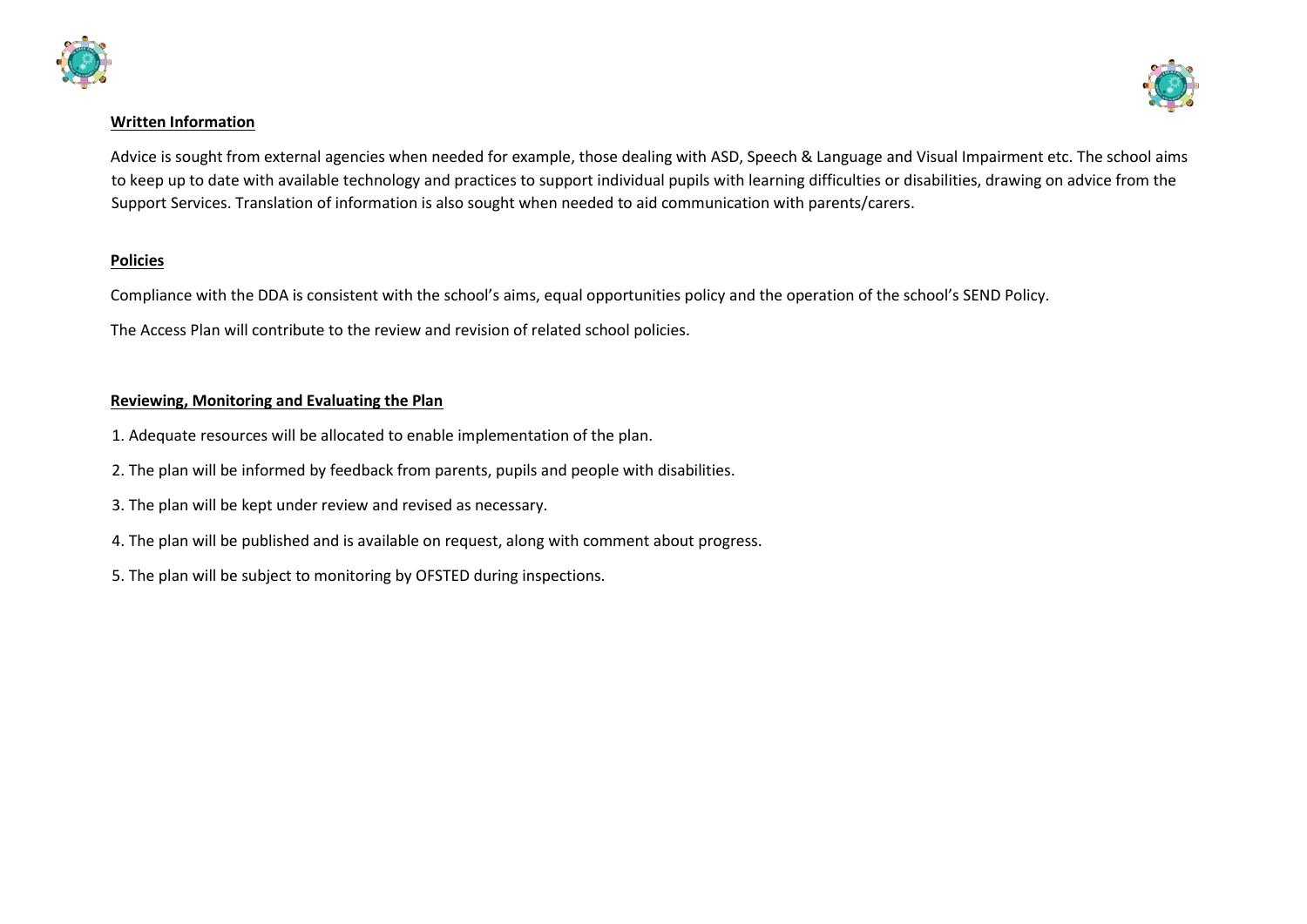



# **Nether Edge Action Plan- September 2020 – July 2022**

| <b>Reasoning</b>       | <b>Targets</b>          | Strategies/ Who          | <b>Outcomes/ Success</b>  | <b>Timescale</b> | <b>Goals Achieved</b> |
|------------------------|-------------------------|--------------------------|---------------------------|------------------|-----------------------|
|                        |                         | responsible              | <b>Criteria</b>           |                  |                       |
| Improved access to the | Ensure that emergency   | HS & AR to update        | Individuals who need a    | Annual in        | Ongoing               |
| physical environment   | evacuation procedures   | PEEPS in                 | PEEP have one in place    | July and on      |                       |
|                        | meet the needs of the   | line with Fire/          | be<br>updated<br>to       | admission.       |                       |
|                        | individual pupils with  | <b>Evacuation duties</b> | annually.                 |                  |                       |
|                        | SEND who may need       |                          | Information shared with   |                  |                       |
|                        | additional support to   |                          | all staff and relevant    |                  |                       |
|                        | evacuate.               |                          | staff to understand their |                  |                       |
|                        |                         |                          | roles.                    |                  |                       |
| Improved access to the | To continue to improve  | MN to identify cost and  | Clear signage to meet a   | 2021-22          | Ongoing               |
| physical environment   | the signage around the  | suitability              | range of disabilities     |                  |                       |
|                        | school particularly in  |                          |                           |                  |                       |
|                        | respect of catering for |                          |                           |                  |                       |
|                        | users with visual/      |                          |                           |                  |                       |
|                        | mobility impairment.    |                          |                           |                  |                       |
| Improved access to the | Keep corridors clear    | All staff                | To<br>free<br>ensure      | Ongoing          | Ongoing               |
| physical environment   | from obstructions       |                          | following movements       |                  |                       |
|                        |                         |                          | around the buildings      |                  |                       |
|                        |                         |                          |                           |                  |                       |
| Improved access to the | To complete the setting | <b>HS</b>                | To provide a purposeful   | Dec 2020         | Ongoing               |
| physical environment   | up of "The Hub" and an  |                          | space for children with   |                  |                       |
|                        | additional sensory room |                          | SEND to use when not      |                  |                       |
|                        |                         |                          | in the mainstream         |                  |                       |
|                        |                         |                          |                           |                  |                       |
|                        |                         |                          | classroom                 |                  |                       |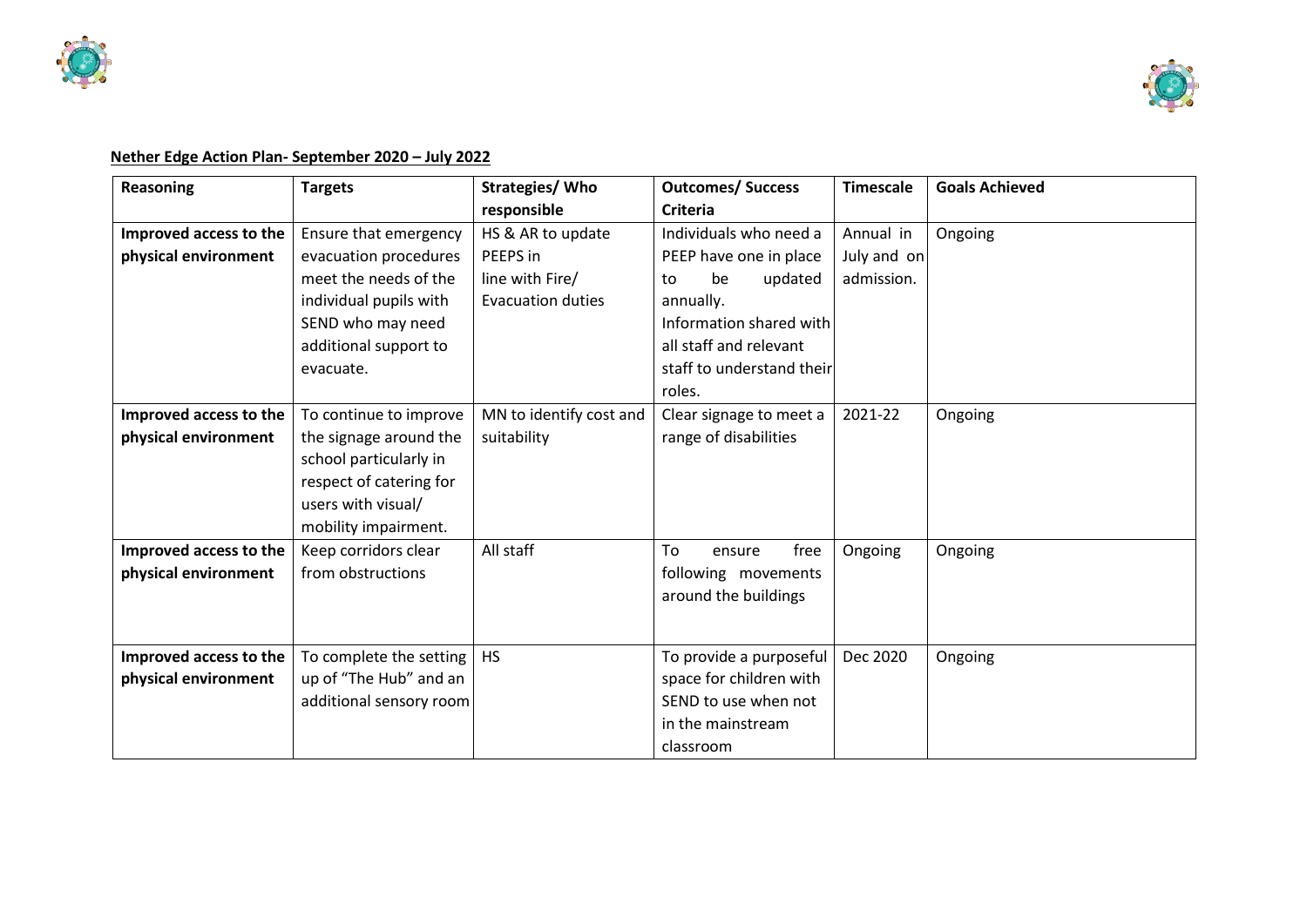



| Improved access to the | To refurbish the Y2          | HS & Y2 team | To provide a purposeful                   | Summer   | Ongoing |
|------------------------|------------------------------|--------------|-------------------------------------------|----------|---------|
| physical environment   | phonics room                 |              | space for interventions                   | 2021     |         |
|                        |                              |              |                                           |          |         |
| Improved access to the | To update the central        | <b>HS</b>    | To ensure all staff have                  | Ongoing  | Ongoing |
| physical environment   | electronic SEND pupil        |              | access to and are aware                   |          |         |
| and curriculum         | files to include             |              |                                           |          |         |
|                        |                              |              | of the plans in place for<br>individuals. |          |         |
|                        | healthcare plans,            |              |                                           |          |         |
|                        | handling plans and<br>PEEPS. |              |                                           |          |         |
|                        | To ensure that               |              |                                           |          |         |
| Improved access to the |                              | HS, MN, AR   | Makaton is embedded                       | Dec 2020 | Ongoing |
| curriculum             | necessary staff are          |              | in and used throughout                    |          |         |
|                        | trained in the use of        |              | the school. Impact to be                  |          |         |
|                        | alternative forms of         |              | reviewed.                                 |          |         |
|                        | communication                |              |                                           |          |         |
|                        | (Makaton) and that           |              |                                           |          |         |
|                        | materials are made           |              |                                           |          |         |
|                        | available.                   |              |                                           |          |         |
| Improved access to the | To introduce the             | HS, MN, AR   | Each child who is                         | Ongoing  | Ongoing |
| curriculum             | <b>Birmingham Toolkit</b>    |              | assessed as a '1' on the                  |          |         |
|                        | from Y1 to Y6 to enable      |              | Mercia Assessments will                   |          |         |
|                        | accurate monitoring of       |              | be further assessed                       |          |         |
|                        | progress and planning        |              | using the Birmingham                      |          |         |
|                        | of next steps for            |              | <b>Toolkit and their</b>                  |          |         |
|                        | individuals.                 |              | progress carefully                        |          |         |
|                        |                              |              | monitored. Information                    |          |         |
|                        |                              |              | from the Birmingham                       |          |         |
|                        |                              |              | Toolkit will be used to                   |          |         |
|                        |                              |              | inform the child's next                   |          |         |
|                        |                              |              | step.                                     |          |         |
|                        |                              |              |                                           |          |         |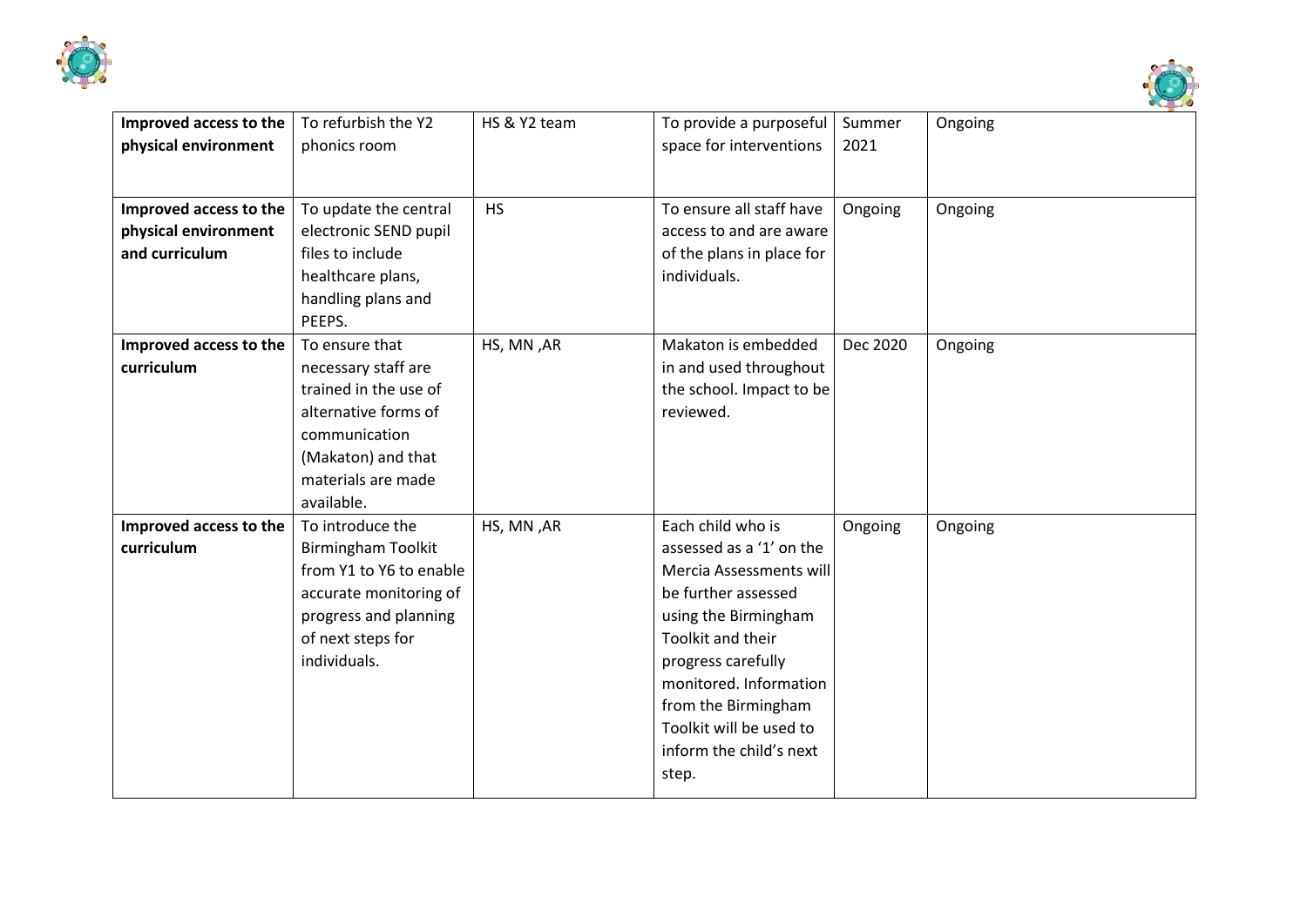



| Improved access to the | To ensure staff receive  | MN, HS, AR | All staff feel confident | Summer   | Ongoing |
|------------------------|--------------------------|------------|--------------------------|----------|---------|
| curriculum             | Team Teach training and  |            | and comfortable with     | 2021     |         |
|                        | positive handling plans  |            | handling<br>children     |          |         |
|                        | are put in place.        |            | appropriately. Plans     |          |         |
|                        |                          |            | communicated<br>are      |          |         |
|                        |                          |            | across the school and    |          |         |
|                        |                          |            | with parents.            |          |         |
| Improved access to the | To introduce shape       | HS, MC     | Children have a visual   | Feb 2021 | Ongoing |
| curriculum             | coding in Key Stage 2 to |            | structure that they      |          |         |
|                        | support children to      |            | can use to support       |          |         |
|                        | access the curriculum.   |            | their speaking and       |          |         |
|                        |                          |            | their writing.           |          |         |
| Improved access to the | To provide               | HS, HA     | Pupils make progress     | Summer   | Ongoing |
| curriculum             | opportunities for        |            | with<br>the              | 2022     |         |
|                        | children across the      |            | development of their     |          |         |
|                        | school to access LEAP    |            | speaking skills.         |          |         |
|                        | on a timetabled basis.   |            |                          |          |         |
| Improved access to the | To explore the roles of  | HS, MN, AR | SEND staff feel more     | Dec 2020 | Ongoing |
| curriculum             | the SEND TAs to ensure   |            | confident in what        | and      |         |
|                        | that opportunities to    |            | their role is with       | ongoing  |         |
|                        | support specific         |            | specific children any    |          |         |
|                        | difficulties are         |            | may take<br>on a         |          |         |
|                        | increased.               |            | lead/specialise in a     |          |         |
|                        |                          |            | difficulty<br>particular |          |         |
|                        |                          |            | e.g. ASD, emotional      |          |         |
|                        |                          |            | regulation               |          |         |
| Improved access to the | To investigate further   | HS, MN, AR | rates of<br>Increased    | Summer   | Ongoing |
| curriculum             | any published            |            | progress for pupils      | 2022 and |         |
|                        | programmes that may      |            | with SEND.               | ongoing  |         |
|                        | aid progress made by     |            |                          |          |         |
|                        |                          |            |                          |          |         |